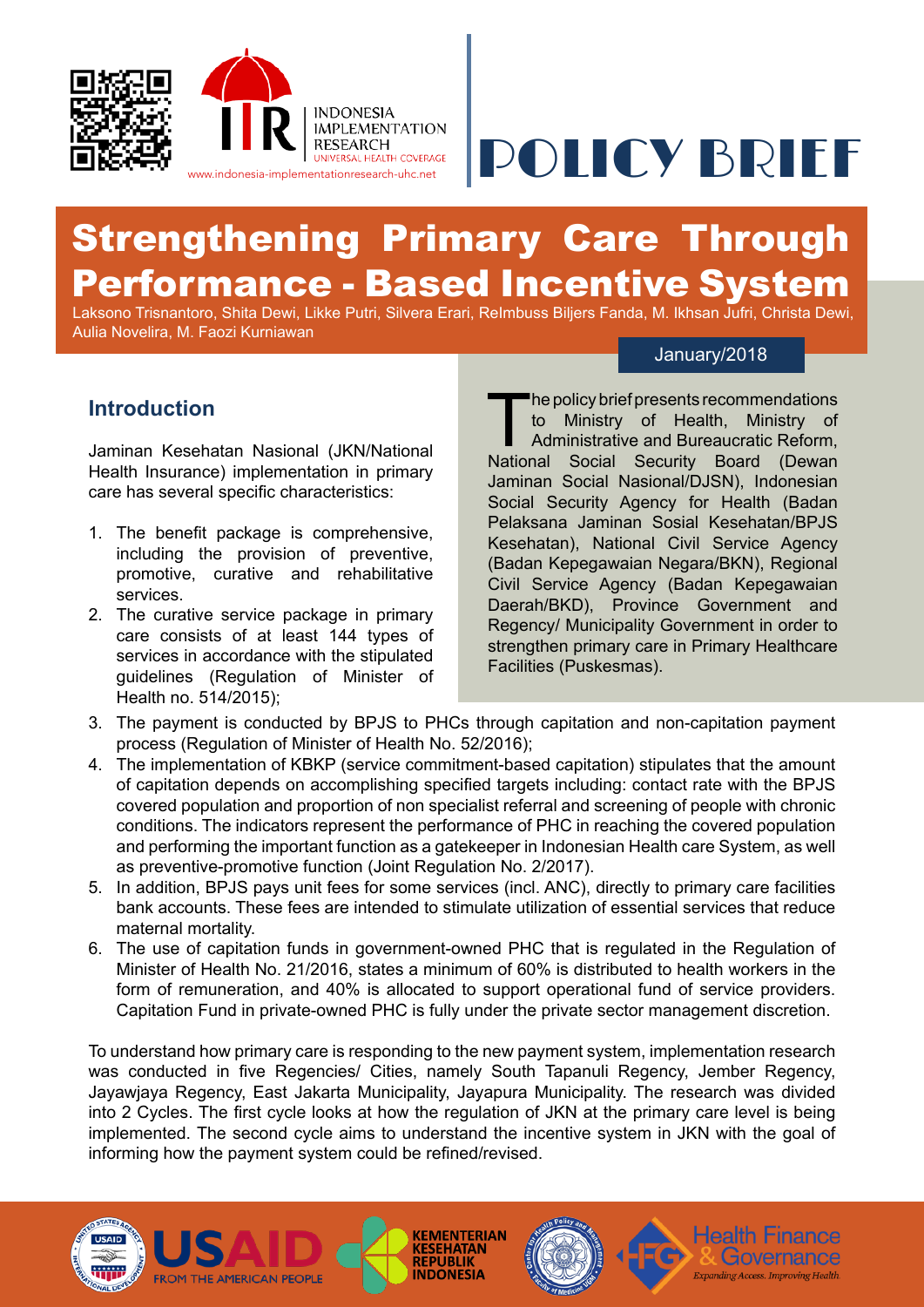# **The 1st Cycle: (2016)**

The research was conducted during June – November 2016, using mixed methods involving qualitative data and secondary quantitative data, interviews with 86 respondents (head of PHC) in 86 PHCs (including private-owned clinics), 5 health offices, 5 DPPKADs, 5 inspectorate offices, and 5 BAPPEDAs as well as 5 focused group discussions with a total of 52 participants. The research shows the following results:

- 1. Revenue from capitation was not yet able to give leverage toward the performance of PHC as the gatekeeper of healthcare system. There was variation in the number of non-specialist referral in different regions, some remain stagnant or increased, while others start declining.
- 2. The new payment systems appear to be associated with performance of the facilities in terms of increased numbers of health contacts with the population (more people are getting into the primary care systems) and enhanced promotive-preventive activities particularly the noncommunicable disease (hypertension and diabetes).
- 3. Remuneration allocated from capitation does not yet motivate the individuals of health workers to improve their performance since the remuneration distribution system does not yet consider individual performance.

The results of the first cycle shows that health workers are not motivated by the new payment system. For the system to achieve its desired goals of providing coverage of quality services that enhance the health of Indonesia's population, the payment system needs to motivate health workers to work as teams as well as individuals. Therefore, it is very important to identify which incentives motivate both team and individual performance in primary care facilities so that together they generate better health for Indonesians. Cycle 2 research does not yet explore team incentive, and future research should examine this aspect of the incentive system.

# **The 2nd Cycle**

The research was conducted during July – November 2017, using mixed method involving qualitative data and secondary quantitative data, interviews with 70 respondents in 32 PHCs (including private-owned clinics), 5 hospitals, 5 health offices, 5 BKDs, as well as 23 focused group discussions with a total of 173 participants.

#### **The Amount of Income of Health Workers in PHCs: How much is from BPJS?**

The proportion of income for doctor, nurse and midwife from BPJS capitation funds varies widely in the five districts (see Graph 1). This indicates the relative power of BPJS and local government over how they are paying for services and, potentially, quality.



Graph 1: The variation of proportion based on sources of income for different health professions

\*) Please note that the sample size is small and not representative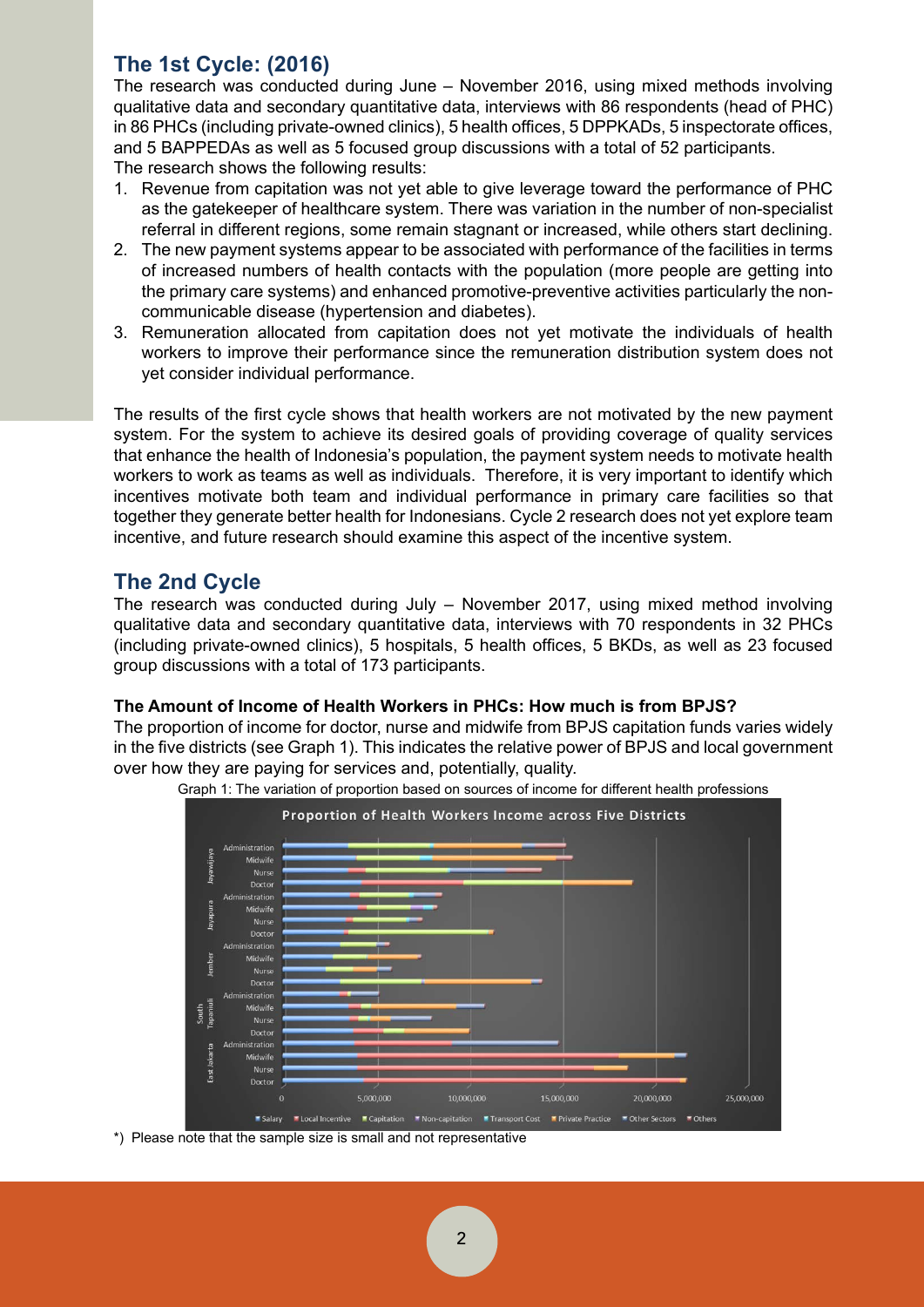Sources of income include salary, capitation, local incentive/regional allowance, non-capitation, transport cost, private practice, other sectors, and other sources. Note that in some districts such as Jayawijaya, Jember, and South Tapanuli, health workers earn a significant portion of their income in dual practice while in other districts, East Jakarta and Jayapura, dual practice is insignificant. Local government payment for health varies widely and is a significant source of income in some districts such as East Jakarta and Jayawijaya (especially for doctors).

| <b>Source of</b><br><b>Income</b>              | <b>Jayapura</b><br>$(n=2)$ | Jayawijaya<br>$(n=4)$   | <b>South Tapanuli</b><br>$(n=2)$ | <b>East Jakarta</b><br>$(n=8)$ | <b>Jember</b><br>$(n=8)$ |  |
|------------------------------------------------|----------------------------|-------------------------|----------------------------------|--------------------------------|--------------------------|--|
| Salary                                         | 3,300,000<br>(29%)         | 4,248,750<br>(22%)      | 3,800,000 (38%)                  | 4,359,333<br>(20%)             | 3,095,313 (22%)          |  |
| Regional<br>Allowance                          | 250,000 (2%)               | 5,500,000<br>(29%)      | 1,637,500 (16%)                  | 17,050,000<br>(78%)            | $\mathbf{0}$             |  |
| Capitation                                     | 7,500,000<br>(67%)         | 5,300,000<br>(28%)      | 1,111,254 (11%)                  | 0                              | 4,392,156 (32%)          |  |
| Non Capitation                                 | 0                          | 0                       | 0                                | 0                              | 125,000 (1%)             |  |
| Other<br>income<br>(BOK, overtime<br>pay, etc) | 0                          | $\Omega$                | 0                                | 0                              | 108,863 (1%)             |  |
| <b>Private Practice</b>                        | 250,000 (2%)               | 3,750,000<br>(19%)      | 3,500,000 (35%)                  | 333,333 (2%)                   | 5,762,500 (42%)          |  |
| Other<br>business (Non<br>Healthcare)          | 0                          | 0                       | $\Omega$                         | 0                              | 400,000<br>(3%)          |  |
| Total                                          | 11,100,000<br>$(100\%)$    | 18,798,750<br>$(100\%)$ | 10,048,754<br>$(100\%)$          | 21,742,666<br>$(100\%)$        | 13,883,831<br>$(100\%)$  |  |
|                                                |                            |                         |                                  |                                |                          |  |
| Minimum                                        | 9,500,000                  | 10,100,000              | 7,075,000                        | 12,000,000                     | 6,000,000                |  |
| Maximum                                        | 13,200,000                 | 25,799,000              | 13,022,508                       | 28,278,800                     | 23,700,000               |  |

Table 1. Income by Source: Doctors in Puskesmas in Five Districts

Providers who are responsile for HIV, TB and MCH programs receive additional salary for taking those roles, but our respondents indicated that they did not feel it was adequate for the level of responsibility. The additional salary was not tied to program targets. Although they felt professionaly responsible for meeting program targets, there was no direct financial reward for it.

#### Table 2. Average Income of Doctors in Private-owned PHCs (\*)

|                                                                                                                                                                                                                                                                                                                                                                                      | <b>Salary</b> | Regional<br><b>Allowance</b> | Capitation | Non-<br><b>Capitation</b> | <b>Total</b><br><b>Income</b> | <b>Income</b><br>from<br>other<br><b>Practice</b><br><b>Place</b> | <b>Other</b><br><b>Business</b><br>(Non<br><b>Health</b><br>Care) | <b>Total</b> |
|--------------------------------------------------------------------------------------------------------------------------------------------------------------------------------------------------------------------------------------------------------------------------------------------------------------------------------------------------------------------------------------|---------------|------------------------------|------------|---------------------------|-------------------------------|-------------------------------------------------------------------|-------------------------------------------------------------------|--------------|
| 5<br>Regencies/<br>Municipal-<br>ities                                                                                                                                                                                                                                                                                                                                               | 2,833,333     | Ξ.                           | 4,366,667  | 83,333                    | 7,283,333                     | 1,666,667                                                         | 3,333,333                                                         | 12,283,333   |
|                                                                                                                                                                                                                                                                                                                                                                                      |               |                              |            |                           |                               |                                                                   |                                                                   |              |
| East<br>Jakarta<br>$(*)$ $\Lambda$ $\lambda$ as $\lambda$ as $\lambda$ as $\lambda$ as $\lambda$ as $\lambda$ as $\lambda$ as $\lambda$ as $\lambda$ as $\lambda$ as $\lambda$ as $\lambda$ as $\lambda$ as $\lambda$ as $\lambda$ as $\lambda$ as $\lambda$ as $\lambda$ as $\lambda$ as $\lambda$ as $\lambda$ as $\lambda$ as $\lambda$ as $\lambda$ as $\lambda$ as $\lambda$ as | 4,000,000     | ۰                            | 6,550,000  | 125,000                   | 10,670,000                    | 0                                                                 | 0                                                                 | 10,675,000   |

(\*)Average salary for all respondents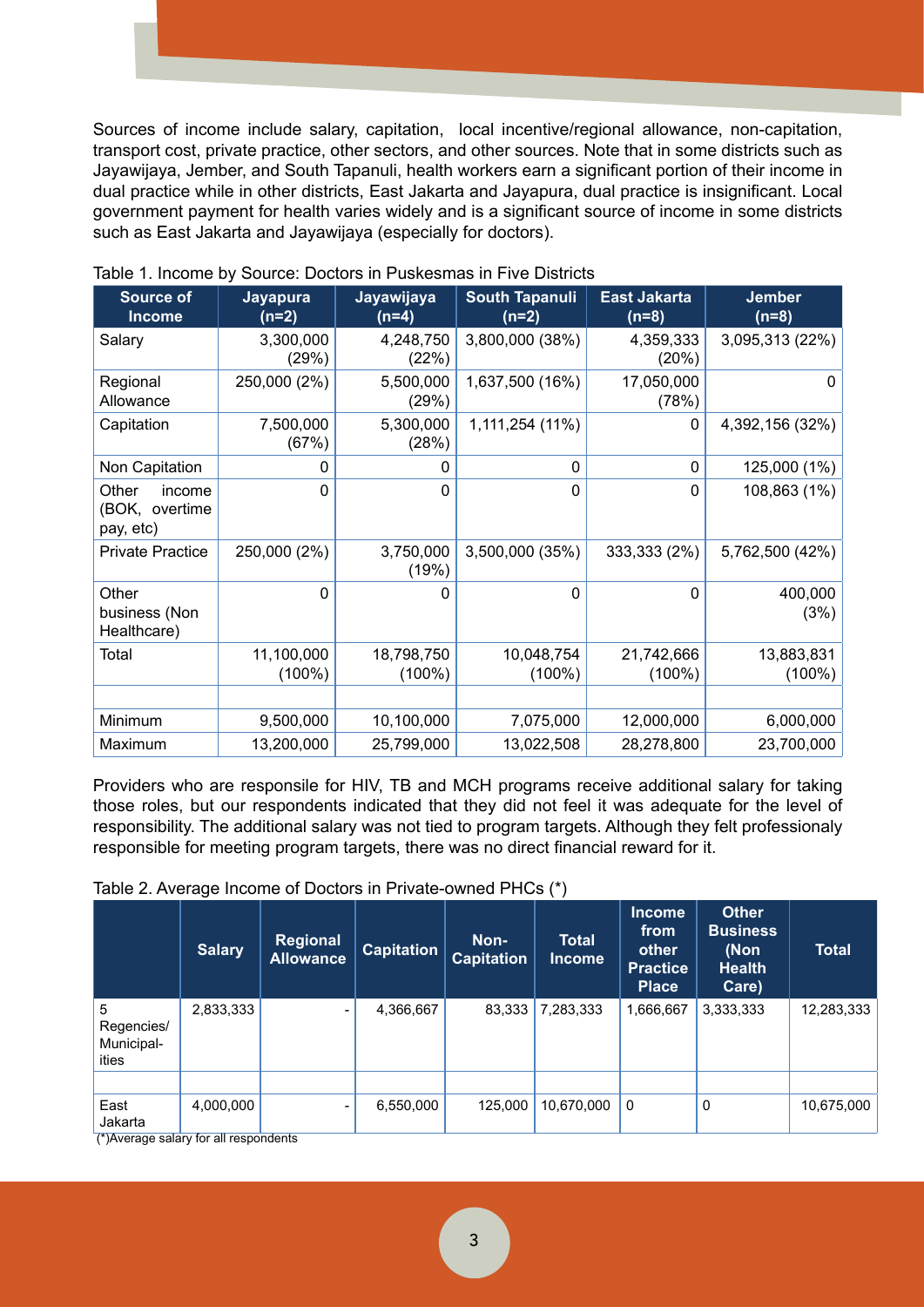Table 2. shows that income from capitation in private-owned PHCs make a large contribution to doctors' total income. Capitation to private doctors has potentially two benefits: on the one hand it can reduce the burden on the public doctors which could free up resources to provide better public care. However, on the other hand, with dual practice doctors and other health workers may charge extra payments to see people in their private clinic as a way of "double dipping". This could also lead to a system where the poor receive worse services. Wide variation in capitation payments is driven by the composition of primary care staff, the numbers of enrolled population, and the accomplishment of Performance-Based Capitation (KBK). For example, puskesmas in remote areas that are not able to attract doctors receive lower per capita payments than puskesmas in non remote areas with more doctors and other health staff.

> In addition to capitation and salary from the government, there are various sources of income for health workers, namely:

Let's look at doctors in some of new districts. Doctors in those areas receive huge amount of incentive, about 30 million (rupiah). However, it is the nurses who do the work for them. (non-doctor,

Jayapura)

#### Non-capitation income:

In addition to capitation, health workers can also receive income from remuneration claim which is paid by non-capitation fund. The amount depends on the quantities of the following services that are provided, and how this non capitation remuneration is distributed among health workers. In Jember, for example, there is a regional regulation that stipulates that 40% of capitation claims are distributed as remuneration. A part of the 40% is distributed to the Heads of Puskesmas and doctors, whereas the rest is distributed for the team involved in the service being claimed. However, in other districts, the distribution is based on the head of Puskesmas discretion.

Table 3. The Amount of Non-Capitation Payment for Health Workers across Five Districts

| <b>Service Type</b>                                  | <b>Tariff for Non Capitation</b>              |
|------------------------------------------------------|-----------------------------------------------|
| <b>Antenatal Care</b>                                | Rp. 200.000 (or Rp.50.000 per visit)          |
| Normal Delivery                                      | Rp. 700.000 (midwive)<br>Rp. 800.000 (doctor) |
| KF1 - KN1, KF2-KN2, KF3, KN3                         | Rp. 250.000/visit                             |
| Pre-referral for Obstetric and Neonate Complications | Rp. 125.000                                   |
| Post Partum Service at BEONC facility                | Rp. 175.000                                   |
| Implant                                              | Rp. 100.000                                   |
| FP Injection                                         | Rp.15.000                                     |
| Post Partum FP Complications                         | Rp.125.000                                    |
| KBMOP, Vasectomy                                     | Rp.350.000                                    |

Table 3 shows that the amount of non-capitation payment for different services may have potential perverse incentive associated with paying less for a referral for a complicated delivery than for managing a normal delivery. Notably, not all health workers are fully aware of these fees, so the potentially perverse incentives may not be a problem at this point.

#### Income from regional government

Allowance given by regional government is determined by regional resources and priorities given to health versus other sectors. The average proportion of regional allowance toward income of health workers in Puskesmas per month varied between 2% in Jember up to 78% in East Jakarta.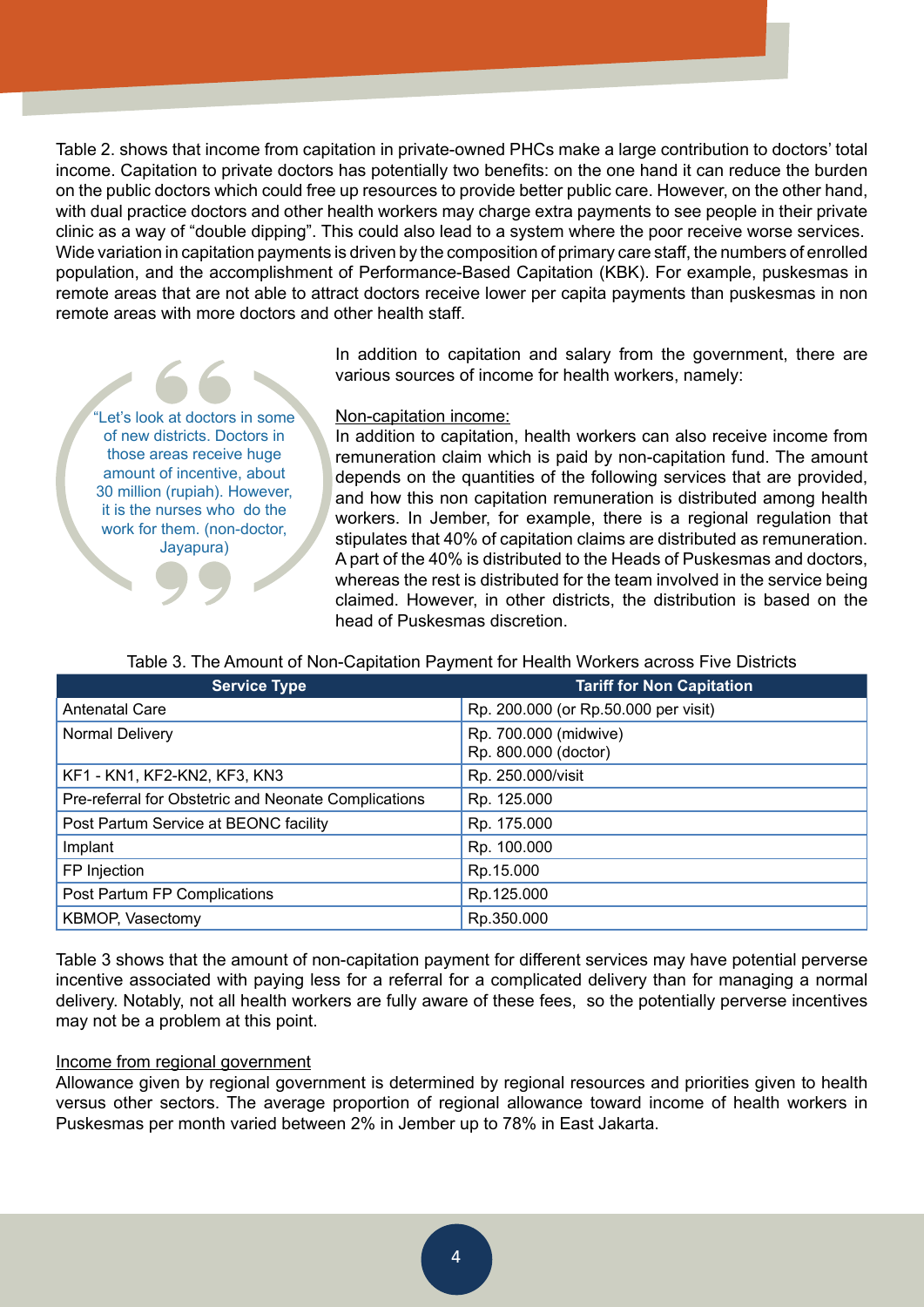

\*) Please note that the sample size is small and not representative.

Graph 2 shows that there is also gap among health workers, such as in East Jakarta the amount of regional allowance for general practitioners is Rp.23,300,000 compared to administration officers (non-health professional) is Rp.6,500,000.

#### Income from private practice

There are three sources:

- Private practice in which patients directly pay.
- From double contract practice with BPJS. For example, in Jember, BPJS Kesehatan purchases healthcare service from the same doctors through collaboration with Puskesmas and private-owned PHCs.
- Income from other insurance providers.

#### Income from other revenues sources

Doctors are like gods. Other professions are considered as nothing… we, who are in the administration, sometimes feel sad, very sad. I feel like, this is not fair (non-doctor, Jayapura).

Some health workers obtain income from other sources that may come from the non-healthcare sector. For example, health workers who have side business, family business, and others.

From the above explanation we can observe that the role of regulations of Central and Regional Government is considerably significant in determining the income of health workers, meanwhile the role of BPJS regulation is relatively minimal.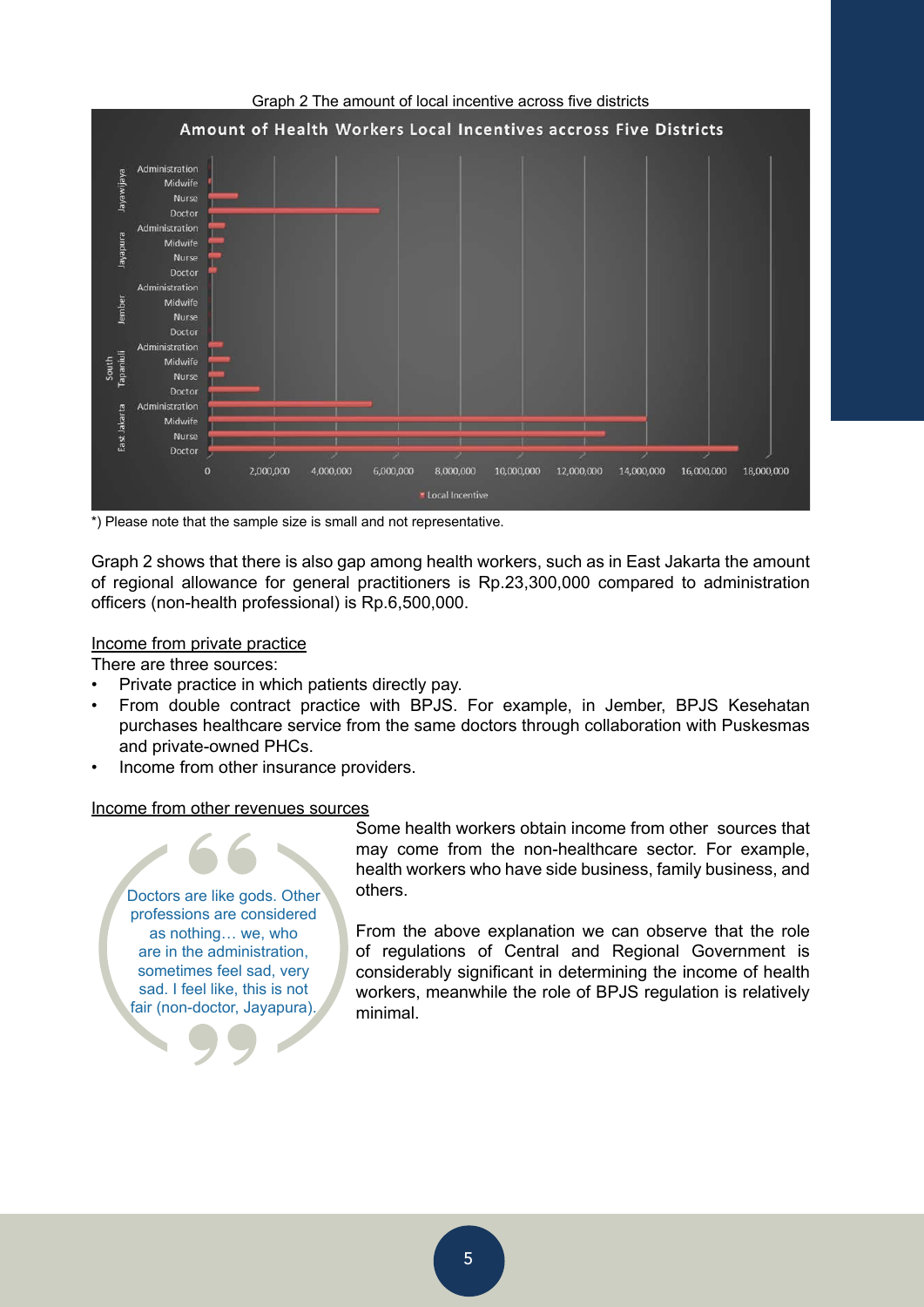# **How is the currently applied incentive system for health workers associated with performance assessment system?**

There is also a variation of what is so called as "incentive system" and performance assessment system. In private sector, "incentive system" is truly determined by management's policy, therefore it varies. Performance assessment depends on the evaluation of the head of private-owned primary care facilities, whereas in government sector:

- East Jakarta municipality, Jayapura municipality, and Jayawijaya Regency give additional income for all the workers from Regional Budget and it is assessed based on the attendance and work performance. However, in reality, the final assessment in Jayapura city is only based on attendance, and the attendance-based allowance distribution in Jayawijaya is abolished because there is no means to monitor attendance.
- In East Jakarta, performance assessment is already designed in such a way to calculate the activities performed, for example: community visits, coordination meetings, medical procedures. However the greatest points are based on attendance.
- As illustrated in Image 1 on the left, the officers state that the indicators of individual performance are implementing main duties and functions, providing services and accomplishing targets. Meanwhile indicators that are generally calculated in the allowance distribution are attendance, education and activities conducted (for example: the transportation fund for the officers to go to field). Therefore, a major distinction is seen between what is assessed and what is actually valued in the "incentive system". It seems that "process" is valued, whereas in health care service there is an urgent need to drive performance towards quality. Performance assessment in Puskesmas is conducted by Heads of Puskesmas and Head of Administration. The difference in income which is determined more by non-performance factors generates the sense of inequality and envy among health workers.





# What is being rewarded?

What should be rewarded?

According to respondents, indicators that are implemented should consider what are the achievement of Puskesmas officers: "*The score is already determined, everything has its own score, work tenure, bachelor degree, education, position, attendance. Our accomplishment is not scored instead. Accomplishment should be the target. It should be scored and made into points.*"

Based on the results of discussion and interviews, there are several inputs related to incentive and disincentive which is considered worthy, as well as performance indicator that should be incentivized. Those inputs are summarized in Table 4.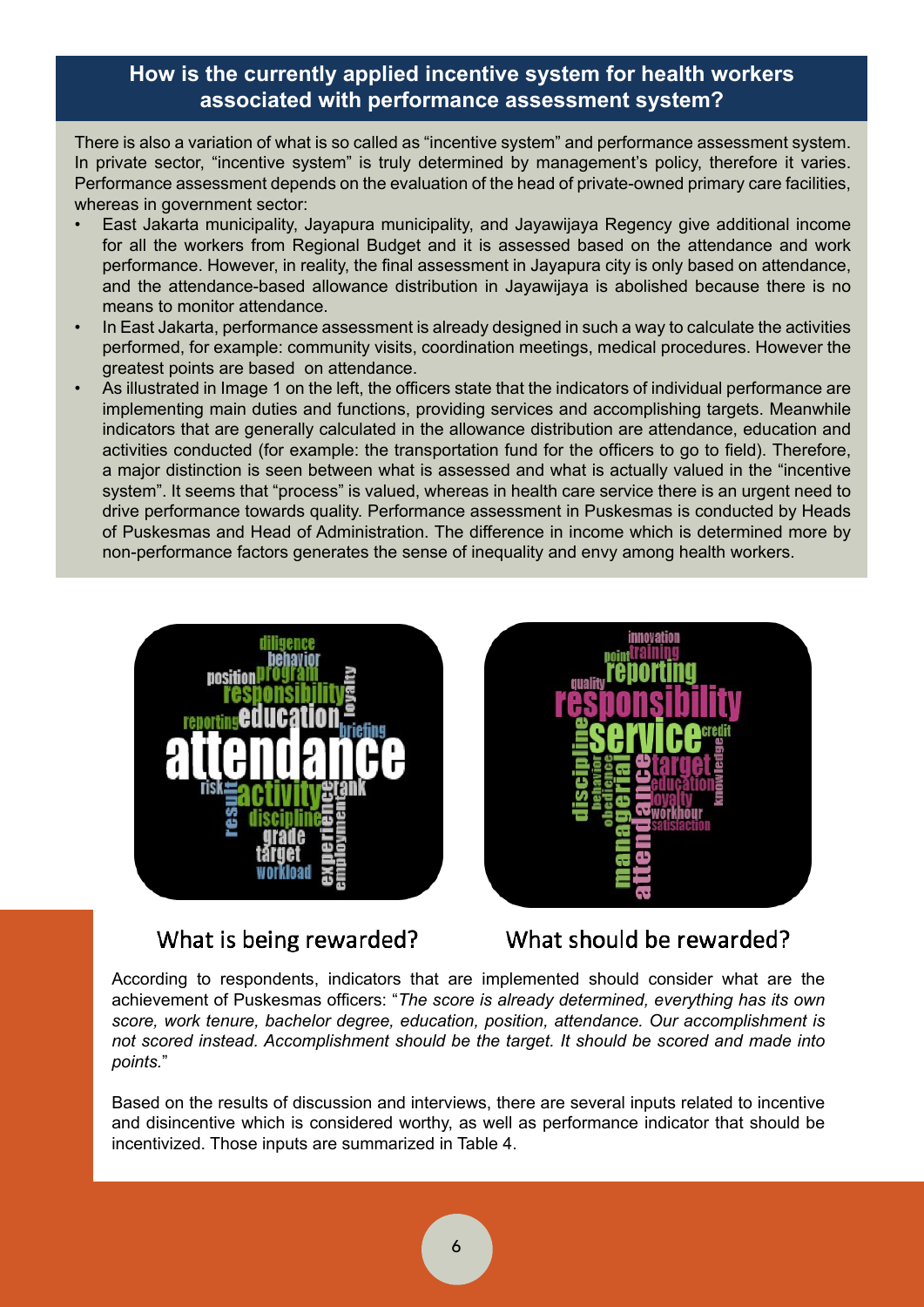Table 4. Recommendations by respondents on indicators of performance, incentive and disincentive

| <b>Performance</b>                                                                                                                                                                                                              |                             | <b>Incentive</b>                                                                                                                                                                                                           |                                                            | <b>Disincentive</b>                                                                                                                                                 |
|---------------------------------------------------------------------------------------------------------------------------------------------------------------------------------------------------------------------------------|-----------------------------|----------------------------------------------------------------------------------------------------------------------------------------------------------------------------------------------------------------------------|------------------------------------------------------------|---------------------------------------------------------------------------------------------------------------------------------------------------------------------|
| Geographic area of Service<br>Frequency of health promotion<br>activities<br>The use of promotion media<br>Cross-sectors cooperation im-<br>provement<br>Preventive services to meet Mini-<br>mal Service Standard<br>Work risk | $\bullet$<br>$\bullet$<br>٠ | Remuneration considered as<br>fair<br>The addition of remuneration<br>Capacity improvement (inter-<br>nal and external)<br>Training - workshop<br><b>Benchmark</b><br>Available equipment<br>Scholarship for further study | $\bullet$<br>$\bullet$<br>$\bullet$<br>٠<br>٠<br>$\bullet$ | Reprimand<br>Promotion postponement<br>Rank degradation<br>Relocation<br>Suspension<br>License revocation<br>Non Job<br>Allowance reduction<br>Allowance revocation |
|                                                                                                                                                                                                                                 |                             | Religious trip                                                                                                                                                                                                             | ٠                                                          | Dismissal                                                                                                                                                           |

This is an opportunity to revise the payment system to align it with the objectives of the health system and with the performance of health workers who work within it.

## **Conclusion**

- 1. "Incentive system" and allowance for health workers is determined by variables which are not directly associated with individual performance. The determinant variables are factors such as attendance percentage, education, working period, and position. There are feelings of envy and inequality among health workers.
- 2. The absence of disincentive system (except in East Jakarta) that either penalizes or reduces payment to teams and health workers that under-perform or fail to meet targets.
- 3. In Puskesmas, there is significant distinction between the method of allowance calculation in Puskesmas of non PPK BLUD (South Tapanuli, Jember, Jayapura, and Jayawijaya) and Puskesmas of PPK BLUD (East Jakarta). However, the Special Region of Jakarta has Regional Performance Allowance system that is actually specific compared to other regencies/cities, not an initiative of Puskesmas as PPK BLUD.
- 4. Individual incentive system and individual performance assessment in private sector are extremely determined by management/owner's policy. Dual practice may burden the system by 'double dipping'.
- 5. Non capitaion is not yet directed to pay for quality

# **Implication**

- 1. If the motivation of health workers is not supported by incentive system that appreciates the individual and team performance, as well as insufficient disincentive system, then it is difficult to improve quality of care. Ignoring internal envy and inequality will also decline work motivation, individual performance and in the end the performance of health care facilities.
- 2. Incentive system which is less anticipating the distinctions of regional resources may increase the gaps of health workers availability among regions with high fiscal capability and regions with low fiscal capability.